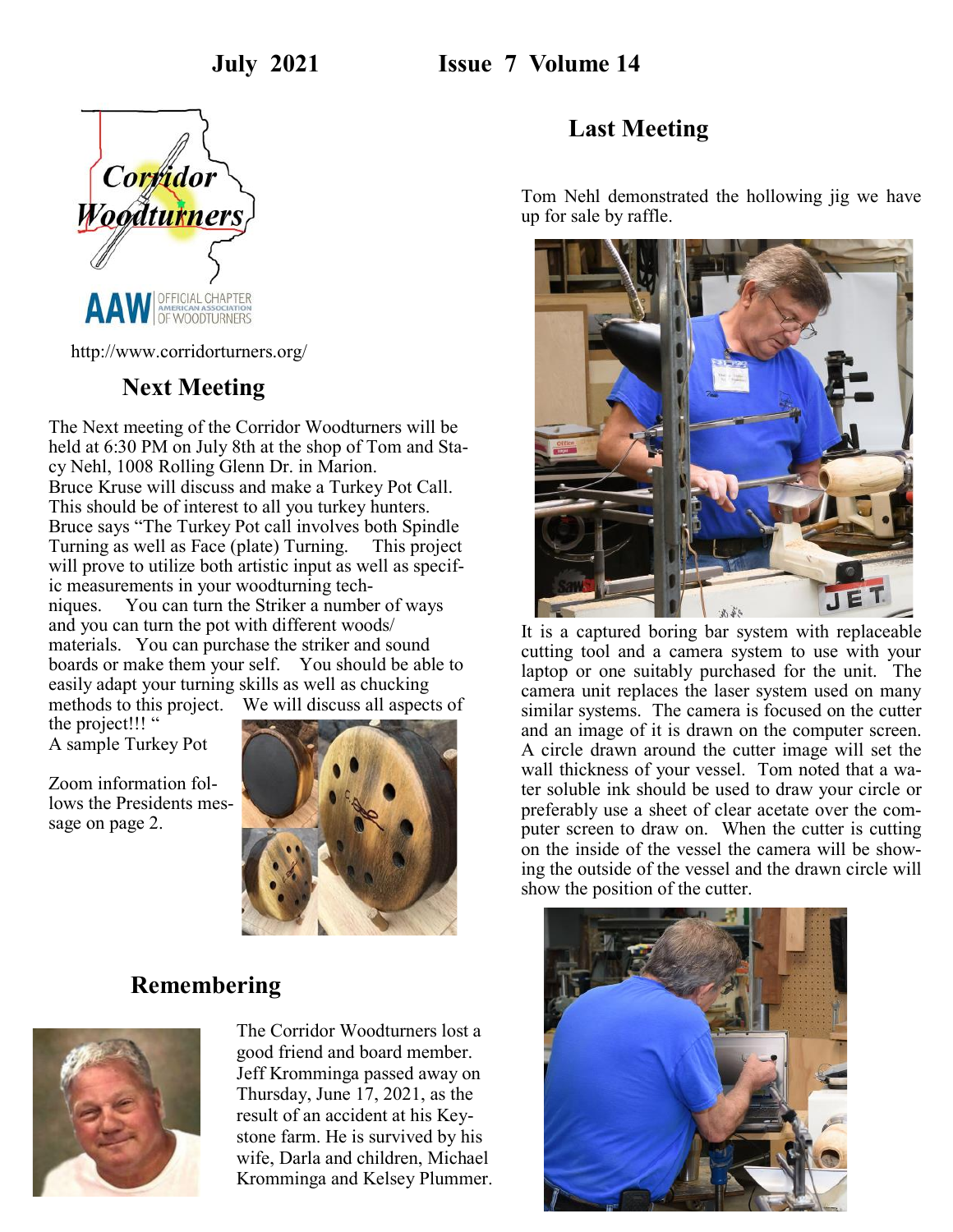## **From the President**



As I begin my tenure as club president, I want to energize our members with projects and techniques to reach new achievements in turning.

We're still working toward getting a new site for our meetings. The Nehls are moving sometime this fall or early winter, so we'll need something soon. The board has been following a couple of promising leads, but nothing definite yet. If you know of a possible site, please let me know and we'll pursue it. We need about 600 sq. ft. of meeting space, plus about 60 sq. ft. of storage. Other needs or wants include bathrooms, climate control, reasonable rental fees, and adequate parking.

For the July 8<sup>th</sup> meeting, Bruce Kruse will demonstrate a turkey pot call. This could be perfect for you hunters or for your grandchildren to drive their parents nuts. There's a knack to getting just the right sound qualities, and Bruce will talk about that.

If you have any thoughts about what you'd like to see in future meeting demonstrations, let the board know. Even better, you could volunteer to perform the demonstration. It's not hard, and we'll give you any support you might need. In fact, the board has decided to demonstrate dyeing at the November 11 meeting, and we need someone who knows a little about that to lead the demo. Contact any board member if you think you could do that. It is with great sadness that we note the passing of one of our friends and CWT Board member, Jeff Kromminga. This leaves a need for a new board member. If you think that you would like to contribute to steering the direction of our club, please consider volunteering to be a board member. The board meets the fourth Thursday of each month, and plans the future activities that the club pursues. You also might consider volunteering for Vice President. In addition to regular board activities, this involves advancing to be club President when elections are held. Upcoming events include the Challenge project, where you challenge yourself to do some technique or project you haven't tried before. There is a cash prize and you'll get to demonstrate the results of your challenge at the picnic, which is slated for September 11. Also at the September picnic, we'll be drawing the winner of the hollowing system raffle. You can purchase one or more squares to win the system that was demonstrated at the June meeting. Future meetings are August 12, October 14 and November 11. We're in the planning stages of the annual Christmas party in early December. And we'll also repeat the Christmas gift photo contest that we did last year, where you can submit photos of Christmas gifts you made, and we'll assemble them into a slide show (with prizes). Keep your tools sharp, your lathe spinning, and don't let shavings get into your BVDs. ---Tom Mills

# **Join This Months Zoom Meeting**

### **July 8, 2021 06:30 PM Central Time (US and Canada)**

# **[https://us02web.zoom.us/](https://us02web.zoom.us/j/5726199920pwd=a0FhVWltQVVKTU1CbWxPMlBKU0VPdz09) [j/5726199920pwd=a0FhVWltQVVKTU1CbWxPMlBKU0V](https://us02web.zoom.us/j/5726199920pwd=a0FhVWltQVVKTU1CbWxPMlBKU0VPdz09) [Pdz09](https://us02web.zoom.us/j/5726199920pwd=a0FhVWltQVVKTU1CbWxPMlBKU0VPdz09)**

**Meeting ID: 572 619 9920**

### **Passcode: turner**

**This month our Zoom operator is back from vacation so we should be on.**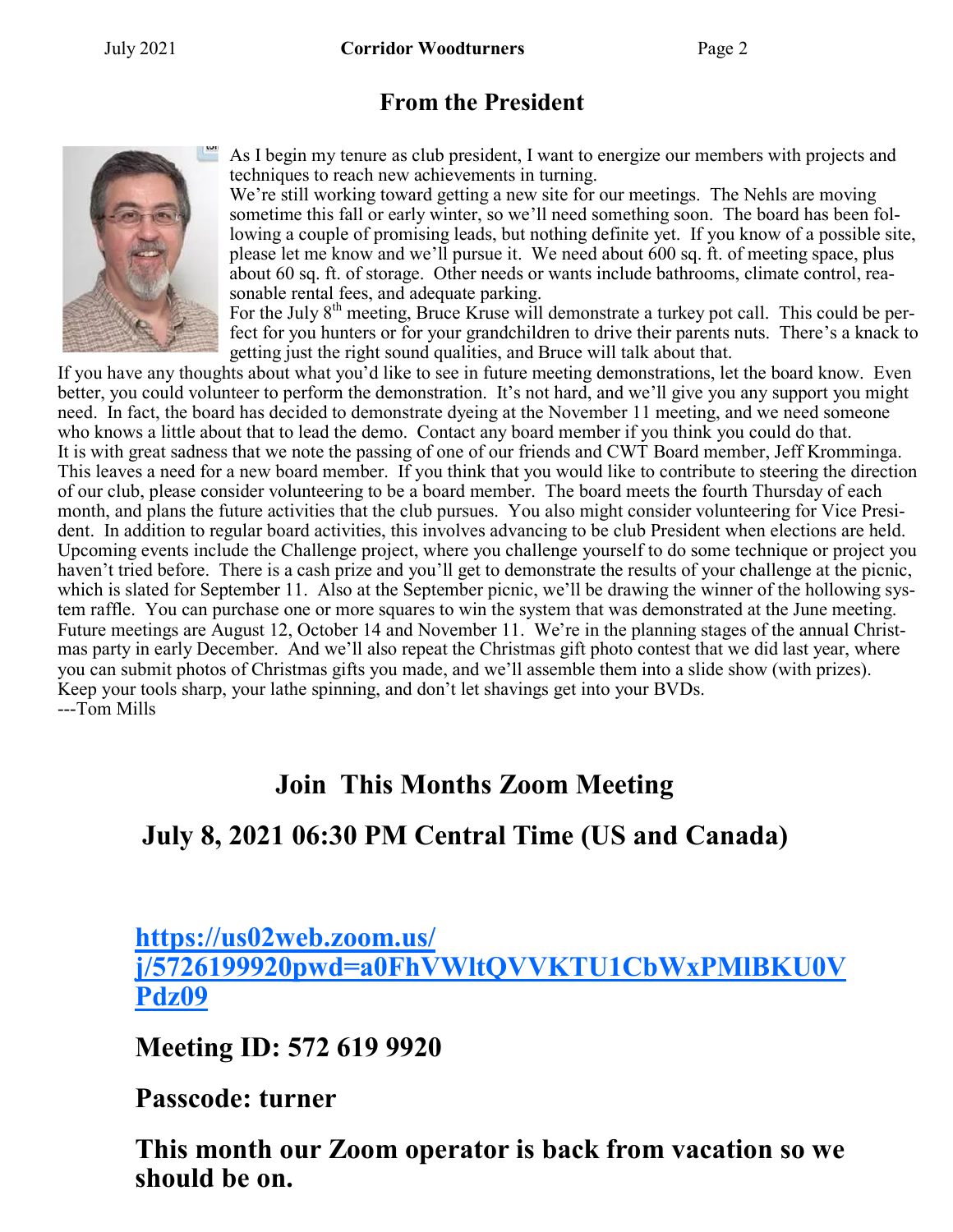

Kevin Bierman-Walnut– AO-POM in 2020



Don Coleman-Tagua Nut-POM

M E M B E R S G A L L E R Y



Dan Blanchard-Oak, Maple & Cherry-Shellac-S&T



Brad Davis-Faux Ivory & Cast Acrylic-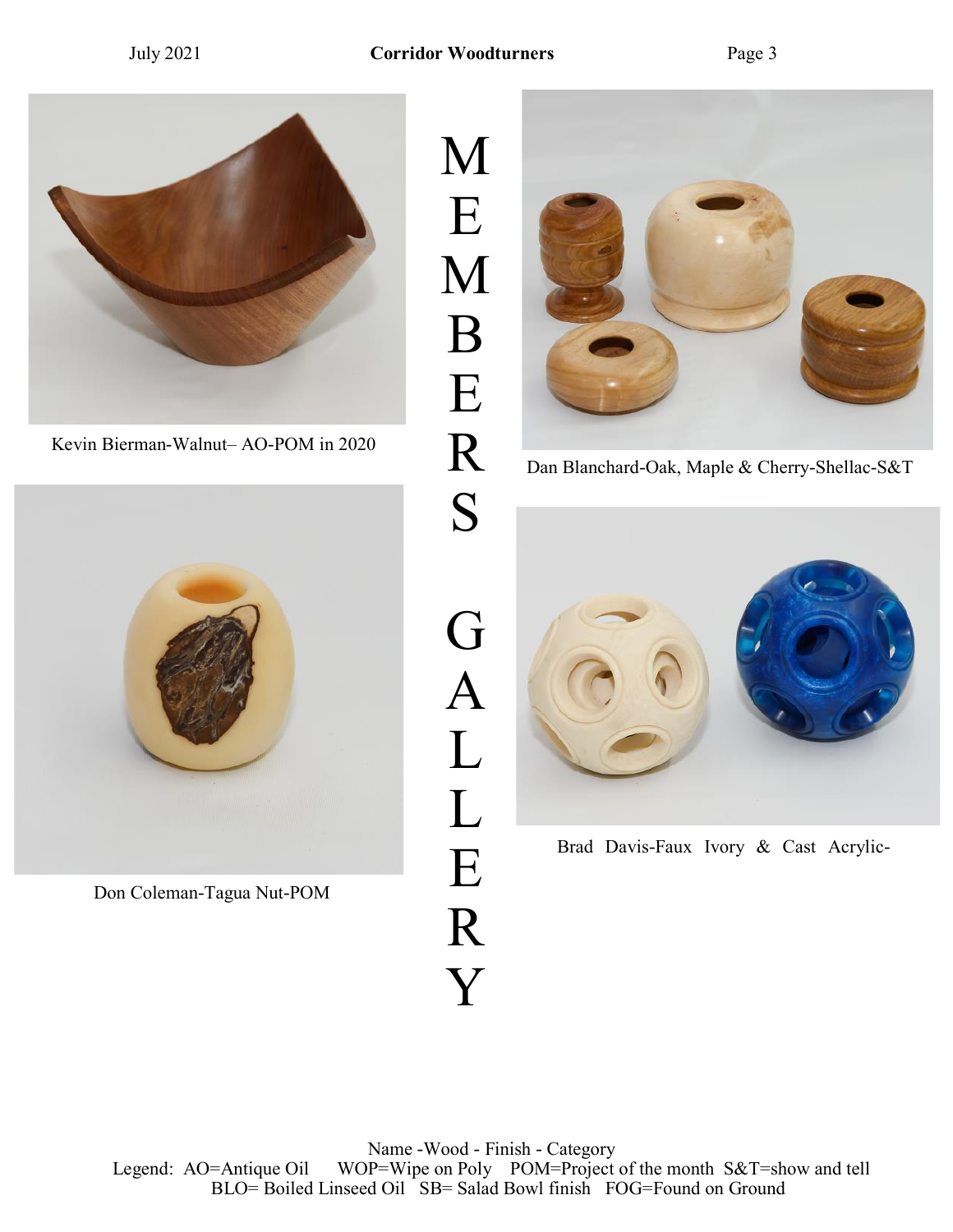



Tom Nehl-Tagua Nuts-POM



G

A

L

L

E

R

Y



Tom St John-Cherry-Poly– S&T<br>Harold Rosauer-Spalted Quilted Maple– Poly-S&T



Brad Davis-Hornbeam & Lignum Vitae-Watco-S&T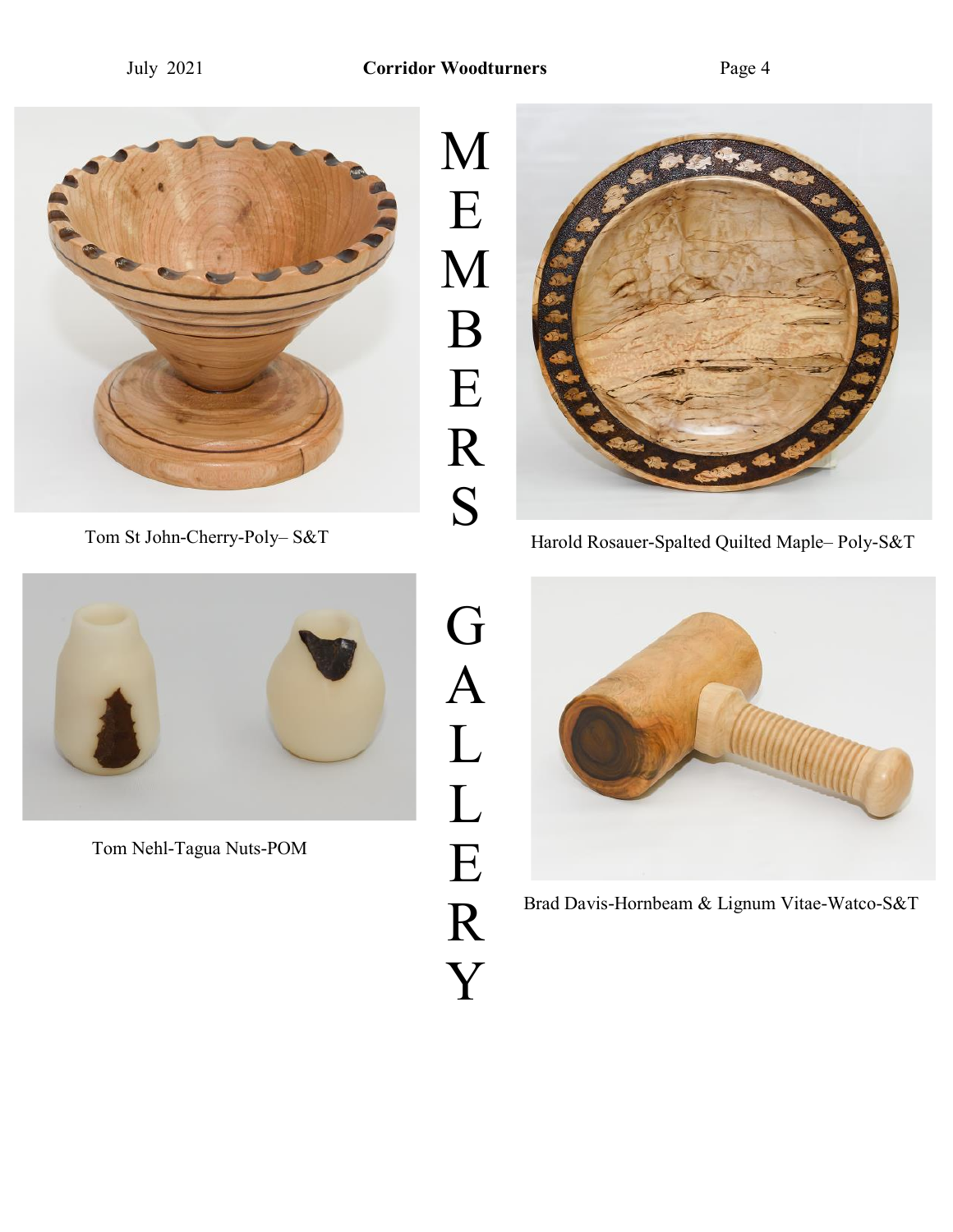M

E

M

B

E

R

S



Don Potter-Walnut-WOP-S&T Don Potter-Walnut-WOP-S&T





# G A L L E R Y